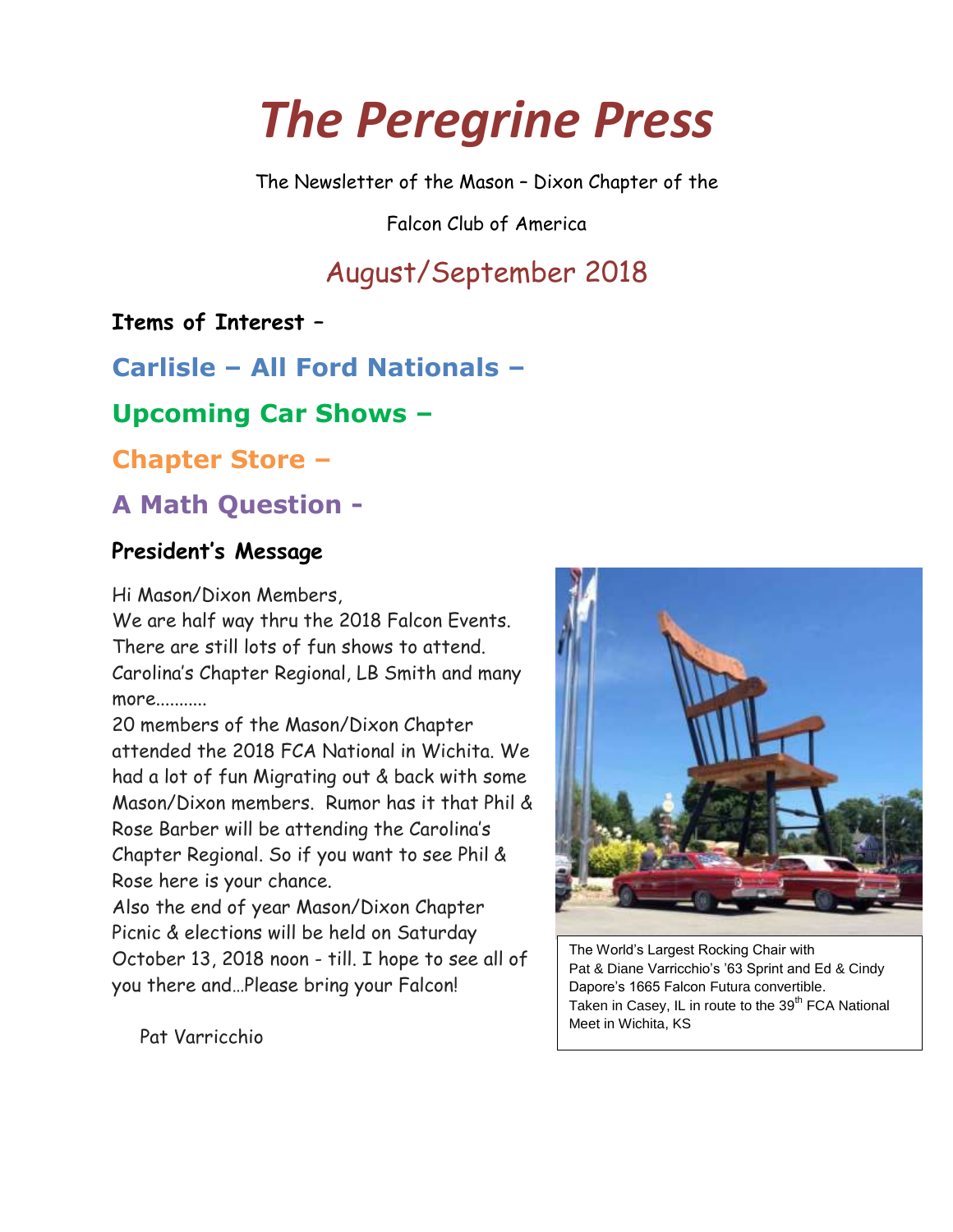### **Carlisle All Ford Nationals – May 31 – June 3**

We want to bring you a news update regarding the **All Ford Nationals**. The sales staff at our Mason-Dixon swap space have taken a vote, and it was unanimous – they want a vacation next year. Yes, this hard-working group of folks have been at this for many years now, and are just ready for a break. They would all like to walk around and enjoy their time at Carlisle, and maybe take a day to travel to York for the **Good Guys Street Rod Nationals** that are held that same weekend. Parts sales have slowed the last couple of years, and the space rental continues to go up. We don't want to operate at a loss, so we need to discuss whether to continue the swap spaces – or not. This will be a topic of conversation at the fall meet in October.

### **Car Shows in Your Area**

Thanks to all of you who have been updating me with car show information. We have made a commitment to our chapter members to help make you aware of great places to take your Falcon and show it off to others. Below is a listing of dates and places that you can go. I suggest that you check on-line ahead of time to see what entry or registration fees might be required to enter your car. I will add places and dates each issue of this newsletter, so stay tuned for more to come!

| August 19 <sup>th</sup> | Rose Hill Antique Car Show at Frederick, MD |
|-------------------------|---------------------------------------------|
|-------------------------|---------------------------------------------|

August 25<sup>th</sup> Chesapeake City Car Show at Chesapeake, MD

August 31<sup>st</sup> - September 1<sup>st</sup> Carolina's Chapter Regional at Kannapolis, NC

September 16<sup>th</sup> Hadley Car Show at Wilmington, DE

October 20<sup>th</sup> Rockville Antique Car Show at Rockville, MD

If you are in the mood, there is a cruise-in every  $4^{th}$  Saturday evening at the Markets at Shrewsbury. That's just off Exit 4 on I-83 in Pennsylvania. They get upwards of 400 vehicles there, when the weather is good. Lots of parking, no entry fees, you can find all kinds of food options in the market area, and all kinds of cars and trucks.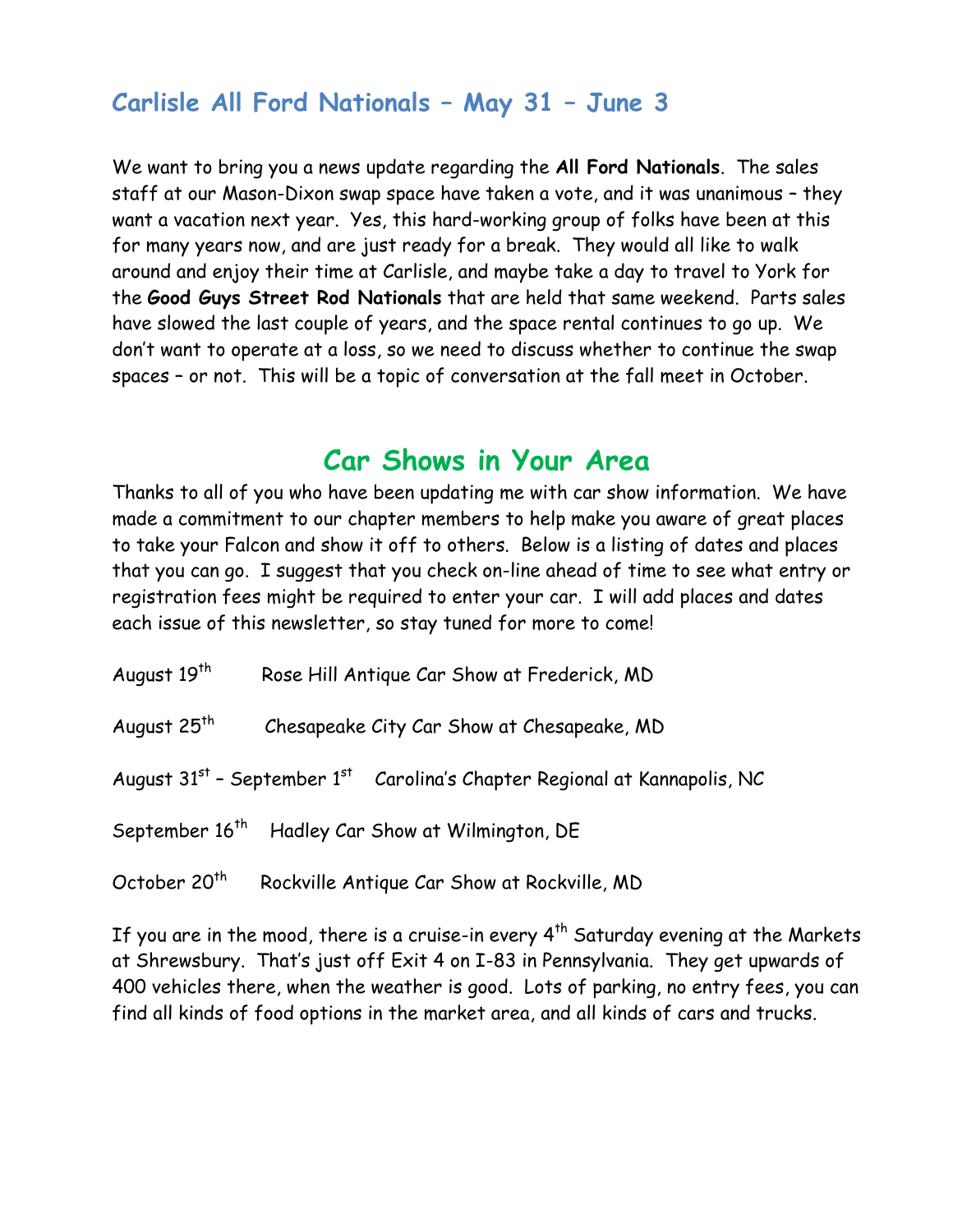# **39th Annual National Falcon Meet –**

This year, the National Falcon gathering was in Wichita, Kansas on July 18 – 21. A large contingent from the Mason-Dixon Chapter were on hand to represent our club and to take in the festivities. You'll have to ask those who made the drive to Wichita about the "Rocking Chair". Sounds like quite the story.

# **Mason – Dixon Garment Shop –**

At our Fall Picnic, we had some conversation about garments (shirts / jackets) being offered for Mason – Dixon Chapter Members that would be unique and have our Chapter Logo on them. Ken Holquist did some research into a local shop in the Carlisle area doing this for the Chapter. Sample garments were brought to the Spring Picnic and displayed for the members to look at and the embroidery sample was on display as well. Many of those in attendance commented on the options available, and the color choices, as well as the quality of the garments themselves. On the last two pages, you will find samples of the garments offered along with their corresponding catalog number, and the last page is an order form – in case you might want to order something for yourself.

The Vendor shop is called 2 Generations, a mother – daughter business in Carlisle near to the Fairgrounds. They do uniforms and other promotional garments for many of the local sports teams and civic organizations. If you desire to order anything, they have requested that all orders come through one contact person, to minimize confusion and limit them to a local call for questions. If you wish to pay with a credit card, provide your day time phone number with your order, they will call you directly for the credit card information, and do the purchase right there on the phone. Ken Holquist will be the local contact, and will arrange shipping of your garments to you once they are completed.

#### 2 Generations, 700 Clay Street, Carlisle, PA 17013 Phone: 717-241-2436

We are receiving a club discount on the cost of the garments, and there is a small upcharge for the art work on the logos. These are all reflected in the prices on the order form. Color options are listed down the center of the page. If you would like your first name embroidered on the right chest placket, there is an additional \$3.00 charge for this as each name is unique in the machine. Also, the Ford emblem that you see near the bottom of the patch on the men's logo has been restored. Pat had discussions with FCA Club Officers while in Wichita, and learned that we can have that blue oval showing on our emblem. So, all men's garments will have the Ford Oval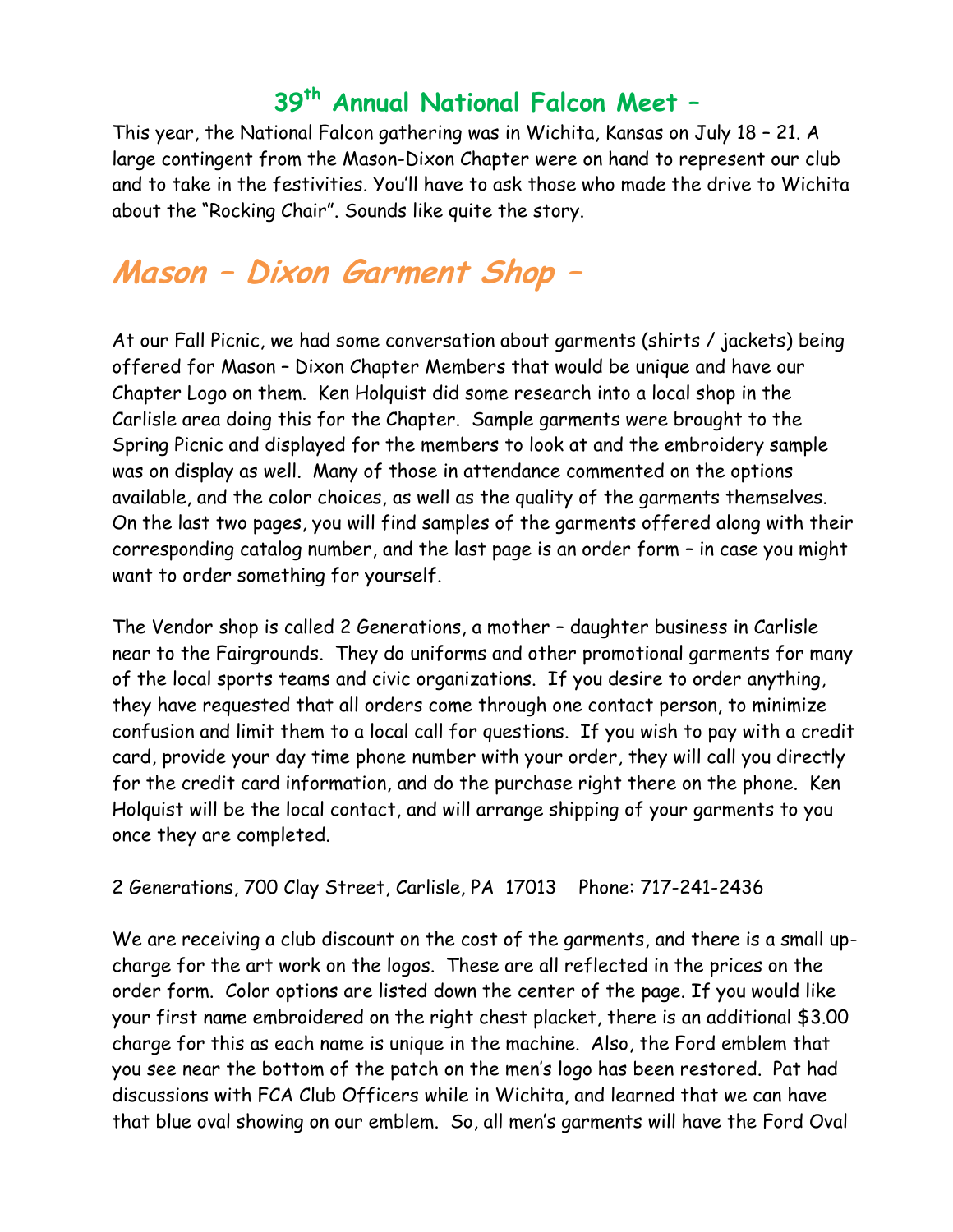as part of the patch from this date forward. Many of the ladies preferred to have the Falcon Wing on their embroidery, rather than the flags so that is why you see two emblems offered. If you have any questions, please call Ken Holquist for answers and clarification. You are welcome to order whatever you like; just send your order form to Ken Holquist via email, or snail mail. Either way will get your order to their shop. Also, pocket T-Shirts and pocket Polo Shirts are now available for the men. Color options are listed on the order form. Again, if you have questions, please call or email Ken Holquist at 717-658-7460 or [64dlvrme@gmail.com.](mailto:64dlvrme@gmail.com)

\*Performance T-Shirts are moisture wicking fabric. \*The Soft Shell Jackets are only available in Navy Blue. \*Items with the letter "L" at the beginning are ladies cut and fit. \*Sport-Tek garments are moisture wicking fabric.

# **A MATH QUESTION –**



Have you ever been in a store where they want you to guess the correct number of M&M's in a quart jar to win a prize? Well, here is your challenge for the month. How many Falcons' does it take to fill up this front yard and driveway? Now, unlike the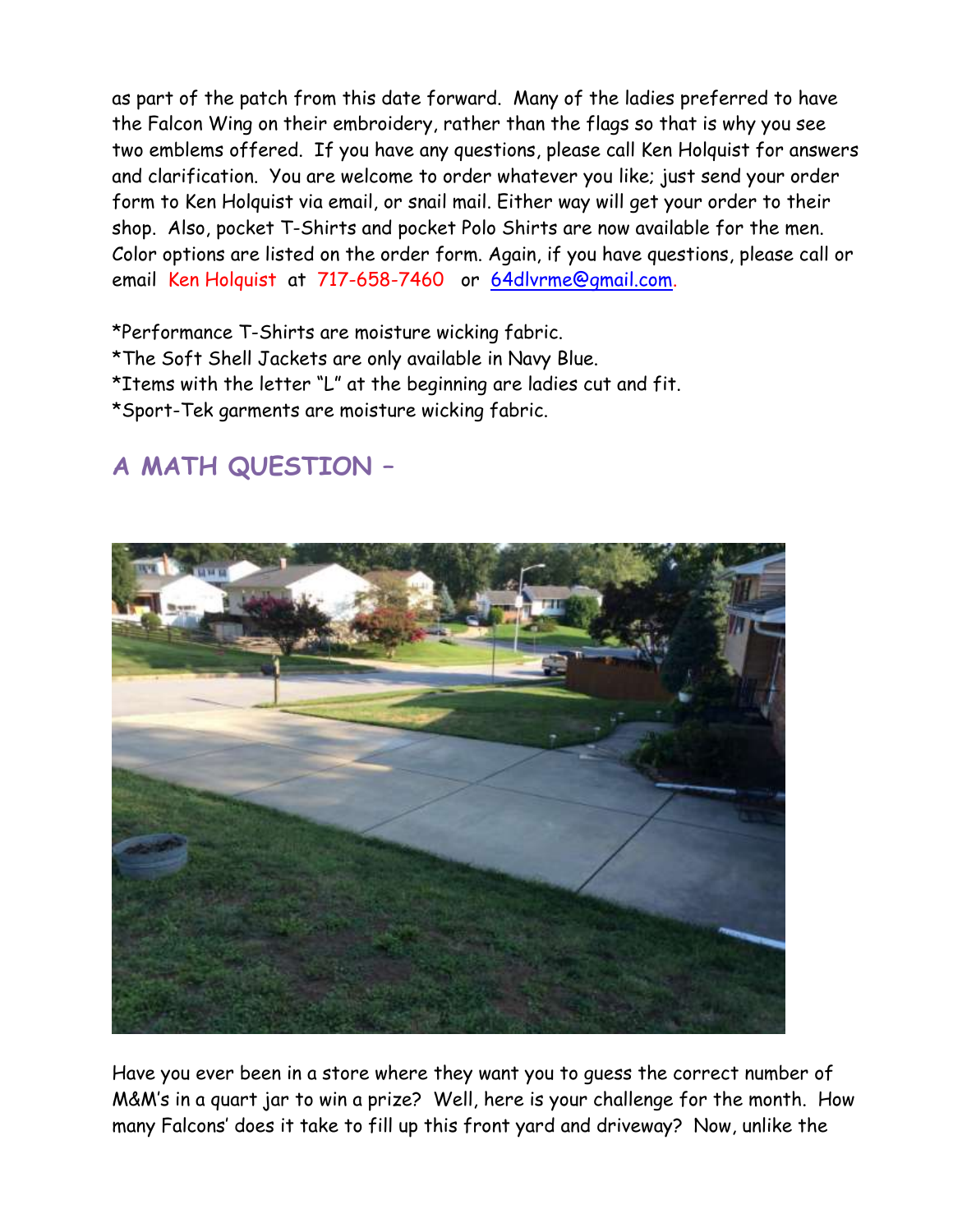M&M's, we're not going to jam them in like candy, but we really DO want to find out just how many Falcon's will fit into this front yard. To find the answer, you may want to show up on October 13 for the Fall Picnic (and bring your Falcon). Then we can all count them!

Oh, by the way – Fall Picnic . . . meat will be provided, bring a covered dish or a desert to share. It's happening at Pat & Diane Varricchio's house, 4 Kilkea Court,

Nottingham, MD 21236 Meal begins at Noon, followed by the Chapter Business meeting, and then, and then, and then! The Famous Chinese Auction! Yes, you can't have too much fun, so we're going to ask that you bring a gift (value of not more than \$10) wrapped in whatever you can scrounge up. Even a brown paper bag will do. (I think we should substitute Mason-Dixon for Chinese) Besides, likely none of us can even read Chinese anyway! The Famous Mason-Dixon Auction! (FUN!)



One final note –

The (Brother/Sister) Hood of the Falcon. An opine in 2  $\frac{1}{2}$  parts.

We never know when something is going to happen. Good or bad. It just does. And when it catches us, it isn't so much that it DID happen, it's how we react to it. This group of car owners and fans, lovers of all things Falcon are among the best at coming together, offering parts, maybe offering time, to help put humpty back together again. Maybe other car clubs are like this too, I don't know. What I DO know is that in the last month, I have become aware of three different Falcon owners who came to a sudden stop with their Falcon, and not before connecting with something else that wasn't moving at that particular moment in time. Major crunch. A few phone calls later, parts were found in members garages or barns, arrangements made to bring things together, and in a few months, humpty Falcon will maybe get back together again. That's what family is about. This is the Brother Hood or Sister Hood of the Falcon.

Which brings me to the last half of this  $2\frac{1}{2}$  parts - The Hood of the Falcon. What is a hood? It is basically an almost flat sheet of steel that bridges between the front fenders of a car. It serves no functional purpose other than to maybe keep rain off of the engine. Yet, when the hood is missing or absent, the car just doesn't look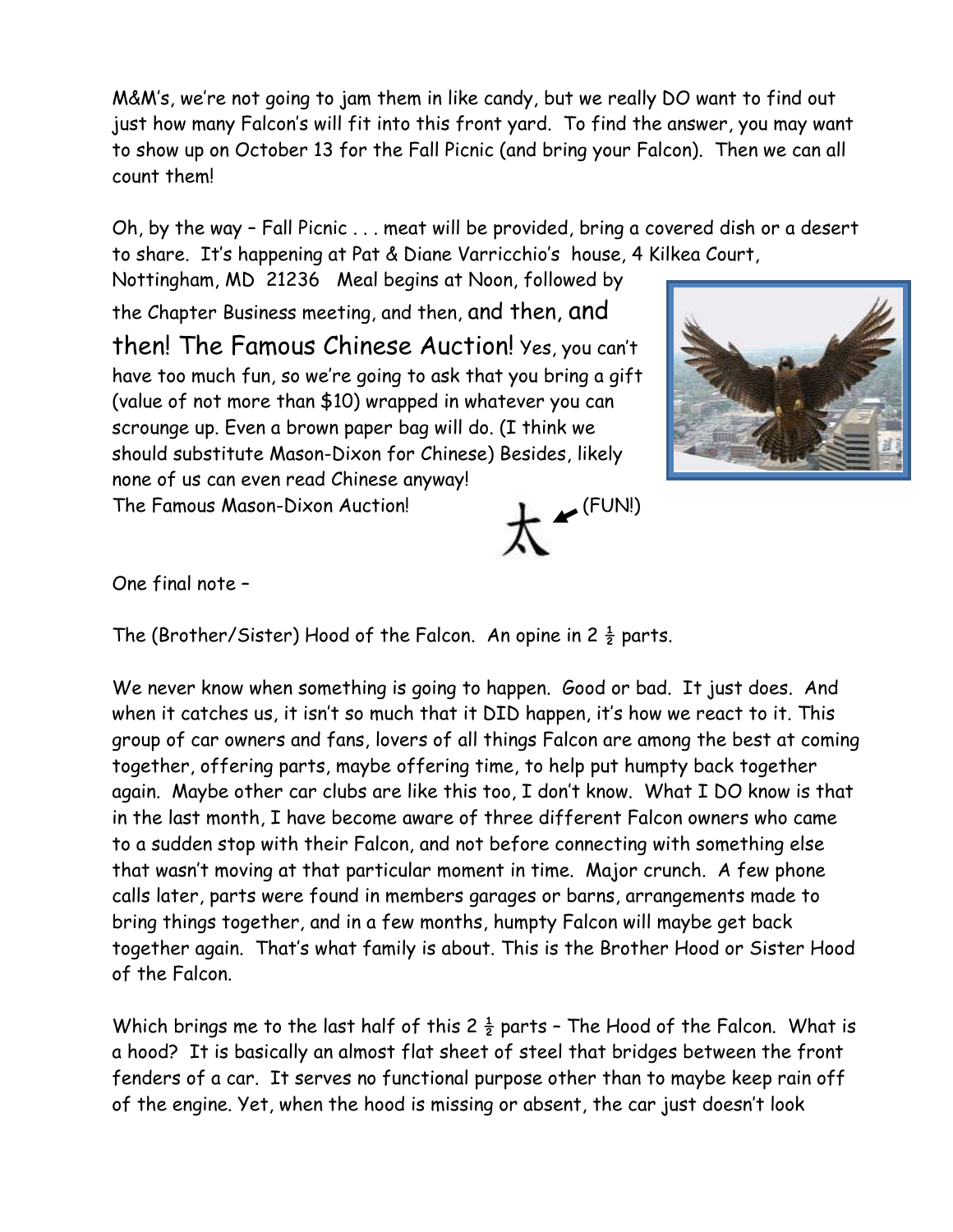complete, unless it's a Li'l Deuce Coupe. On the Falcon, the hood completes the "look", it complements the grille and the fenders. The polished surface is like icing on a cake, with that hood ornament front and center. On the car of life, some of us want to be the engine, or the drive line, some part that is important, that is necessary. Yet, when we aren't there, even just sitting quietly on the sideline, making small talk with someone else, or talking cars with someone, we can become like that missing hood. There is an empty spot, something doesn't quite look right. Are you a missing hood on the car of this Chapters' life? We'd like to see you again. We'd like to know how you're doing, to visit with you and get reacquainted. We want to know how your Falcon is doing and if you've had it out for a ride lately. We miss you. Come to the Fall Picnic and let's talk Falcons!

#### CLUB CLIPS

#### Old cars and old antifreeze don't always mix

The Henney Chapter of the Professional Car Society offered advice that goes far beyond professional cars (specifically hearses, ambulances and other specialty) vehicles of the Henney Buggy Co. and the Henney Motor Co.). The tip came in Vol. 7, No. 2 of Henney Program of Progress, edited by George Hamlin (PO Box 123, Fulton, MD 20759; www.theprofessionalcarsociety). Credit for the item is noted as coming from Niagara Packards, which carried it forth from the A-C-D Club.

There is danger in using "extended life" antifreeze in cars more than a decade old. The mixture carries Organic Additive Technology (coded OAT, H-OAT, or N-OAT), according to the article. The product tends to attack "gaskets and gasket cements in cars, causing major leaks and forcing ultra-expensive repairs." The severity was recognized some time ago by Rolls-Royce collectors in the Silver Ghost Association who "documented massive cooling system failures apparently caused by this antifreeze product."

The stuff that proves safe in aged cars has the older Inorganic Additive Technology (IAT) additive. The warning that circulates zeros in on Zerex's G-05 and "all Prestone lines" as "no no's" for old cars. Said the article, "None of us wants to pull and rebuild our cars' engines."

Sufe types include "Peak, Peak's HD Product 'Sierra,' and Zerex Original Green" which comes in a white container.

Clipped by Gerald Perschbacher

Don't panic if you use the potentially troublesome stuff. Simply mark one idea high on your list of things to do: DRAIN IT, THEN FLUSH THE SYSTEM. Conclude by refilling with the IAT antifreeze.

Warnings are not meant to fool people or scare car owners. When evidence such as this surfaces, it's better to err on the side of caution than to lessen or destroy your car's worth.

Words of plentiful gratitude can resound when tips such as these hit the hearts of car collectors.

Do the members of your club have tips worth sharing? By all means, glean those from your members and include them as often as possible in your local or regional club publication. Even better, extend your circle of communication to include the national editor of your club. Play it wisely and be safe by spreading the word about possible dangers relating to new technology that has yet to be proved in the daily operation of cars embracing various vintages.

All this brings up the reminder: When was the last time your old car had its cooling system emptied, flushed and refilled?

Thank you, Phil Barber, for sending this in!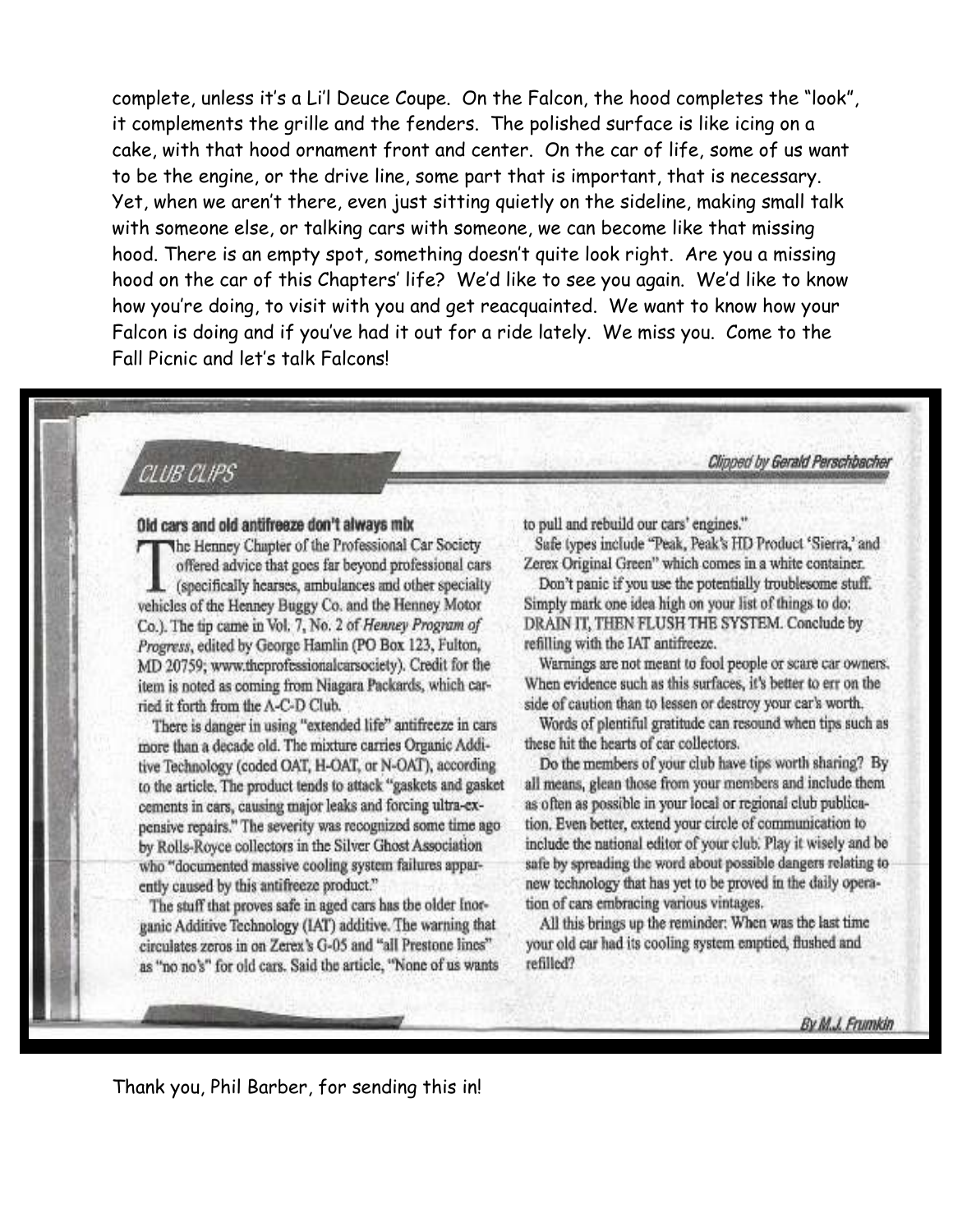